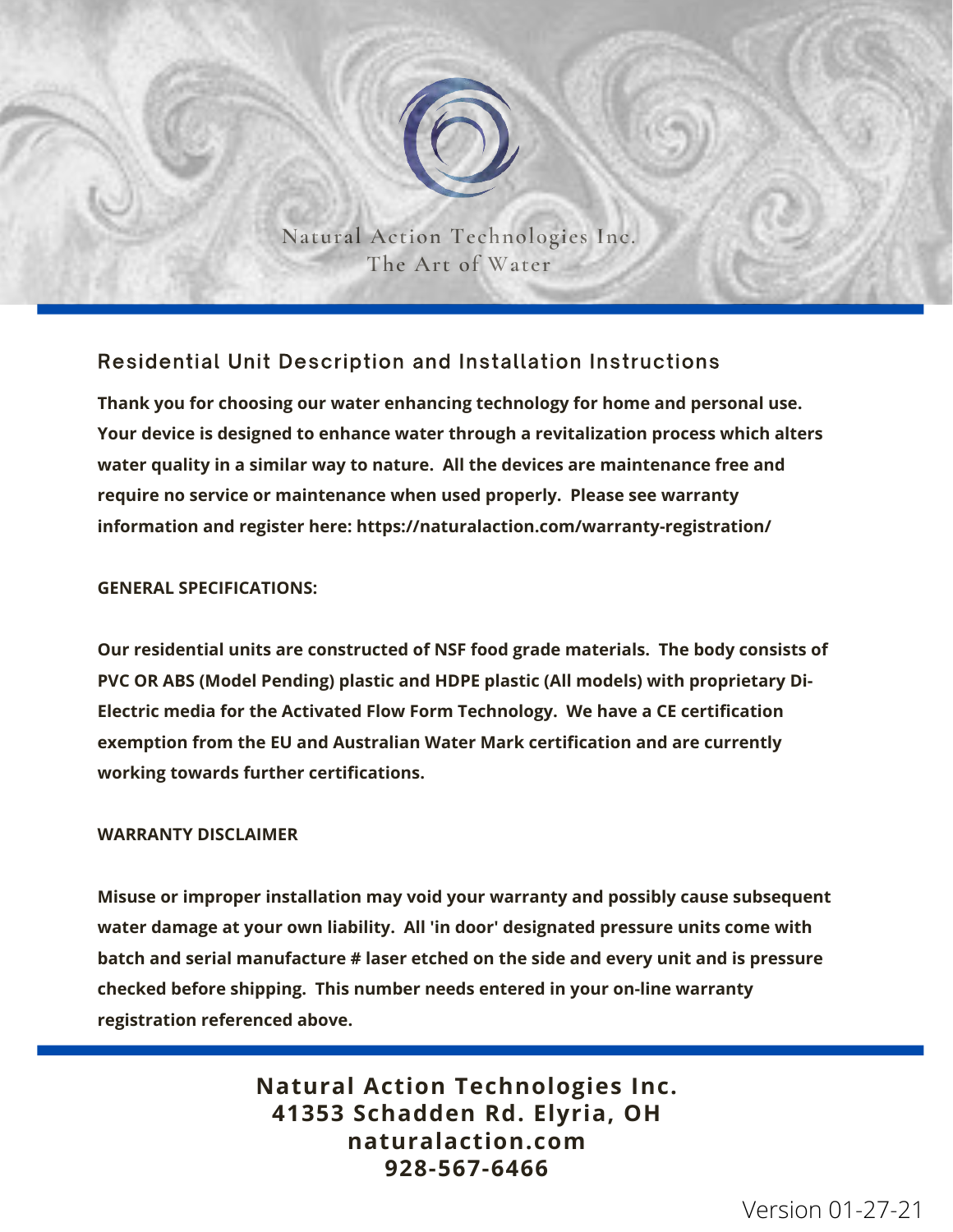

# Satisfaction Guarantee / Warranty Return Information

**We do our best to interact directly with manufacture or performance issues. Contact customer service and you will be directed to the appropriate channel for assistance regarding installations, performance, or any other questions and concerns.** 

### **WARRANTY CLAIMS/90 DAY RETURNS:**



**For warranty claims or satisfaction guarantee, go to naturalaction.com and click on RETURNS at the top of the page and fill out the digital form. DO NOT contact your seller for return/exchange. You will receive an Email acknowledgment. All claims are processed by Natural Action Tech Inc. within 24-48 business hrs. See warranty information attached for the registration of your product, if applicable. Register your product by clicking Warranty Registration at the bottom of main page on naturalaction.com. Failure to register may result in warranty claim issues.** 

### **WRONG SHIPMENT:**

**If you believe you received the wrong Unit and did not order directly from us, contact your seller directly and they will file the appropriate information and correction with us.**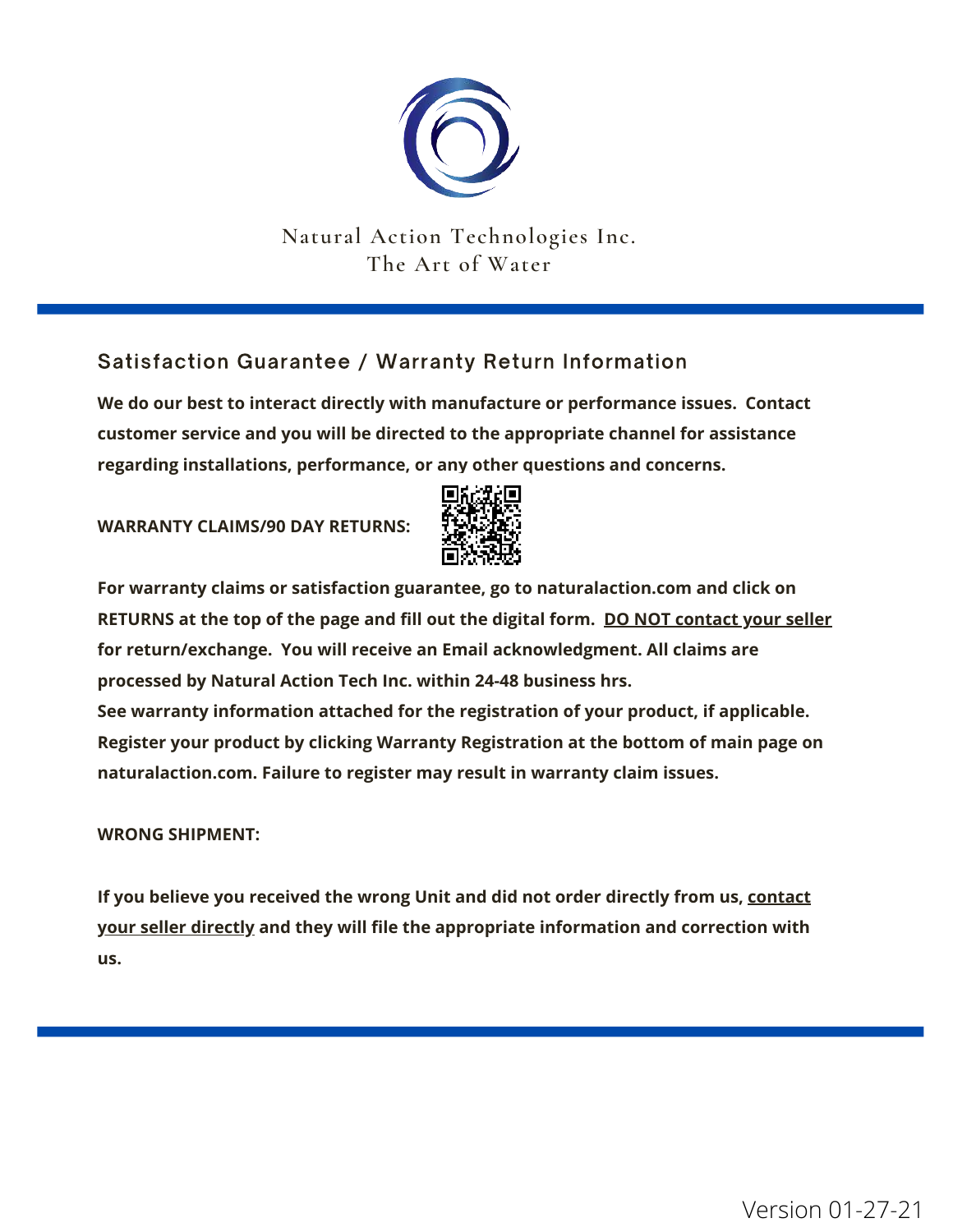

### HD 12 / 24

**The Home HD-12 series is designed to treat homes effectively up to 2500-sqft pending the design of the home. The Unit is easily installed in line The longer the piping the more the effects of the unit are diminished. The unit comes standard with 3/4" NPTF . For larger homes >2400-sqft or more revitalization effect, the HD-24 Model is suitable. The purchaser must select 3/4" or 1" fittings. The installation method is the same for both units.**

#### **HD-12/24 SPECIFICATIONS:**

**Max Continuous Recommended Pressure: 100 PSIG Max Continuous Temperature: 140F Color: Dark Grey Material Construction: NSF-61 PVC PARTS, Food Grade HDPE Weight: 3 lbs. (HD-12) 5 lbs. (HD-24) Dimensions: HD-12 12"x3"; HD-24 20"X3" Mating Fittings: 3/4" NPTF stainless steel band re-enforced Recommended adapter fittings: 3/4" or 1" Male NPT to PTC (Shark Bite) (Shark Bite Adapter Copper Installation Shown on right) ~\$8/fitting Typical Installation Time: 15-30 minutes Total installation length: HD-12 15"; HD-24 24" May be installed in either direction, vertically, horizontally Insure piping is properly supported \*Installations where one end of the piping cannot be freed in the axis of pipe run may require additional length (30" HD-24), where additional union or set of unions may be installed. A Shark-Bite or Push to Connect Slip fitting can be used where at least one end of the pipe is not free to move.** 

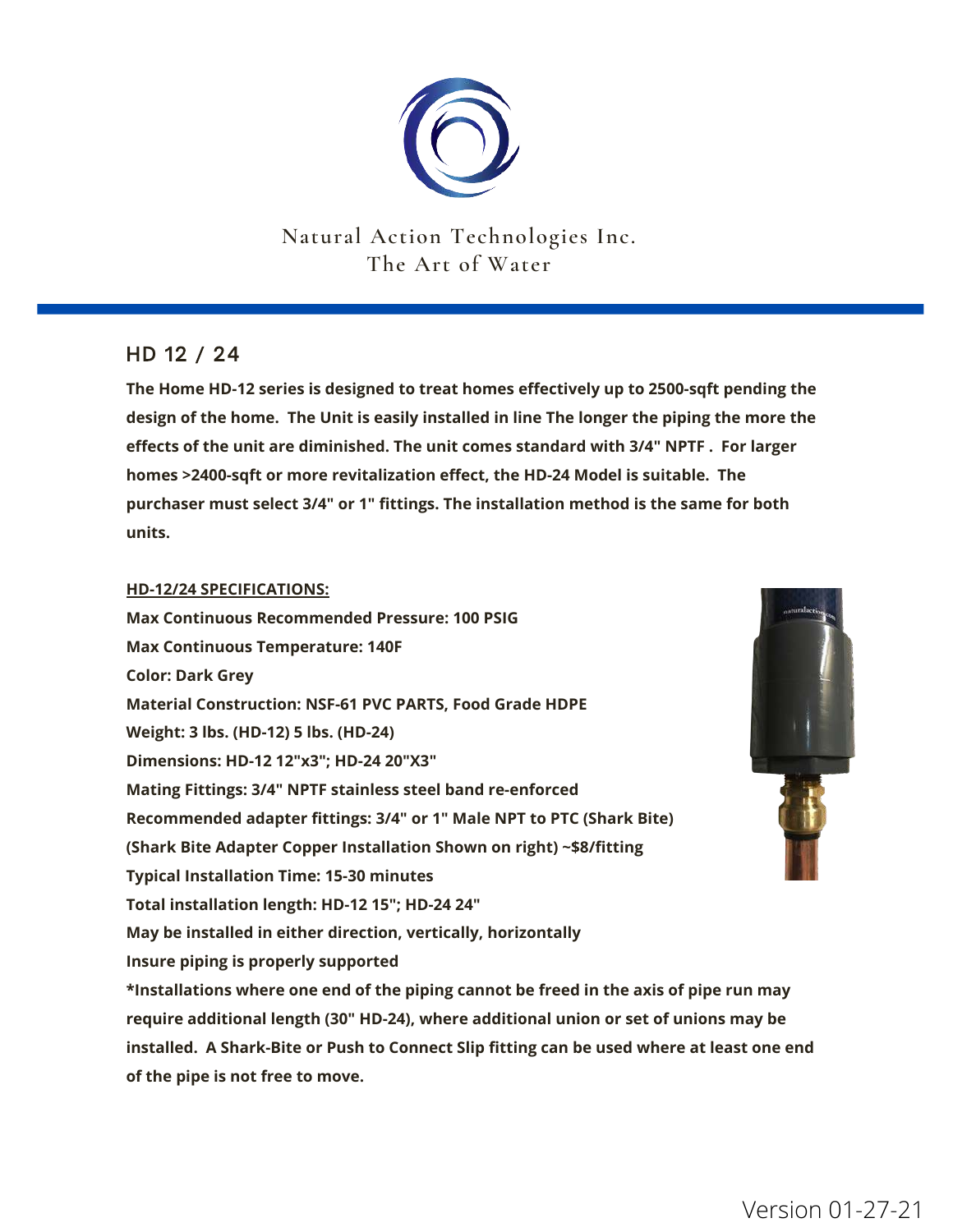

### HD 12 / 24

**UNIT PREPARATION: Install shark bite or other adapter fittings as necessary for the installation. Proper adapter fittings must be used. Apply non-hardening self sealer only to the outer threads. Hand tighten then add 1/2 to 3/4 turn. Do not over tighten. We do not recommend Teflon(PTFE), especially tape, as it can cause over tightening and does not often seal well with plastics. We recommend Hernon self sealer 615 or equivalent. See: https://www.lascofittings.com/threads - Brand Shark Bite videos can be easily view on youtube.com or scan the QR codes below with your smart phone camera.**

**LEARN MORE ABOUT THE DO'S AND DON'TS OF INSTALLING PLASTIC PIPING, INSTALLATION OF SHARK BITE FITTINGS, AND TYPICAL INSTALLTION VIDEO BELOW:**





 **INSTALLATION TIPS:**

**It is recommended to install the Unit in line, after the water meter and before the hot water heater inside the home. Outdoor well installations are also acceptable within warranty restrictions. We are not liable for improper installations. We recommend using license and bonded installer. Do not expose to direct sunlight, it will reduce the service life of the unit. Make sure misaligned piping and excessive side loading of the unit does not occur during installation. Gently open valves during the installation process to avoid excessive fluid hammer. The unit can be installed in any direction.**